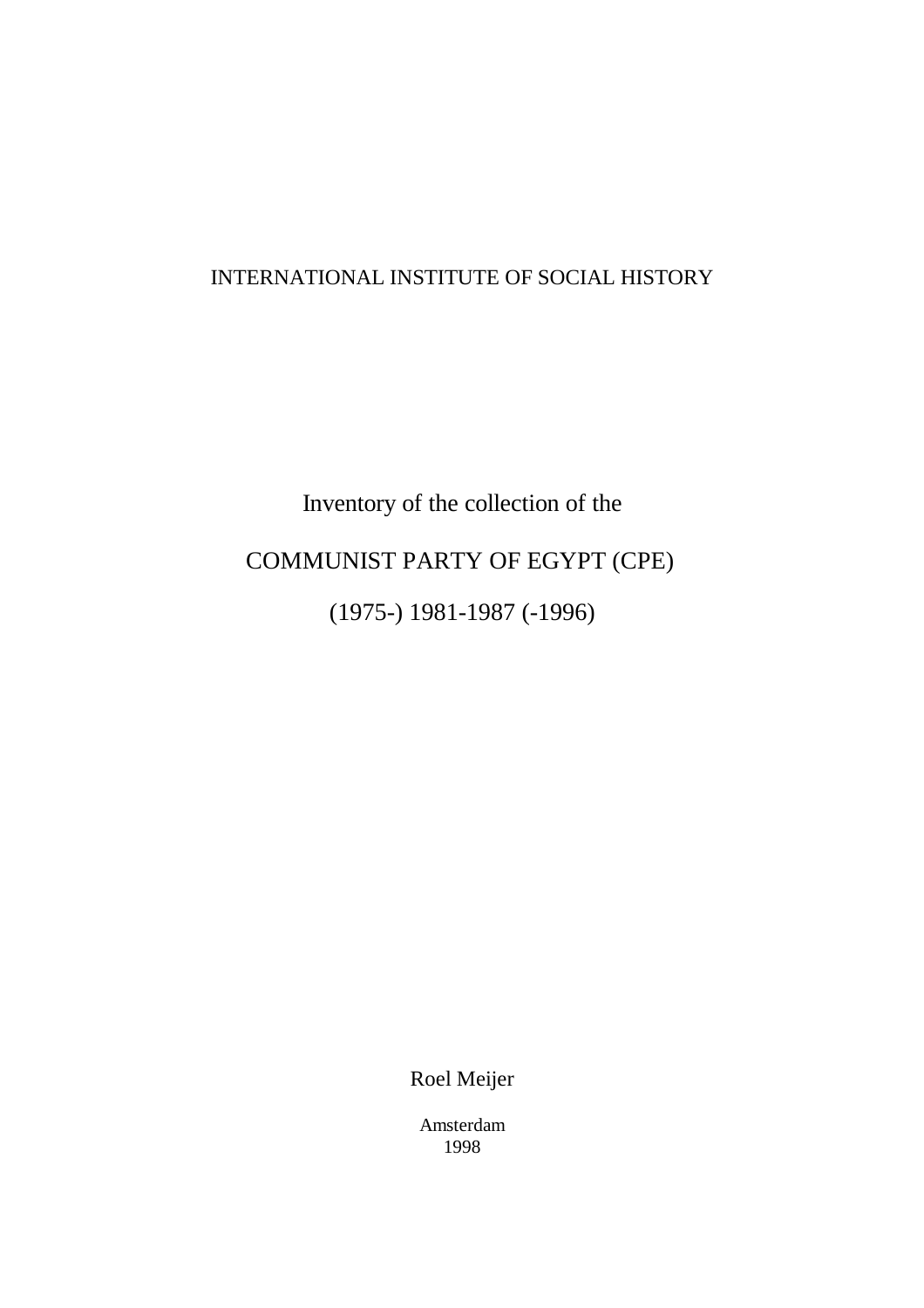contents

| <i>INTRODUCTION</i>                              |                |  |  |
|--------------------------------------------------|----------------|--|--|
| <i>INVENTORY</i>                                 | 1              |  |  |
| <b>GENERAL</b>                                   | 1              |  |  |
| Congresses and meetings of the Central Committee |                |  |  |
| Resolutions by the Central Committee             | $\overline{2}$ |  |  |
| <b>PARTICULAR</b>                                | 3              |  |  |
| Foundation and programme                         | 3              |  |  |
| Internal affairs                                 | 3              |  |  |
| Commemorations                                   |                |  |  |
| Analysis and strategy                            |                |  |  |
| Communiques                                      | 5              |  |  |
| Propaganda                                       | 5              |  |  |
| Party periodicals                                | 8              |  |  |
| Relations with other communist parties           | 8              |  |  |
| Union of Democratic Egyptian Youth (UDEY)        | 9              |  |  |
| Relations with other youth organizations         |                |  |  |
| <b>DOCUMENTATION</b>                             | 10             |  |  |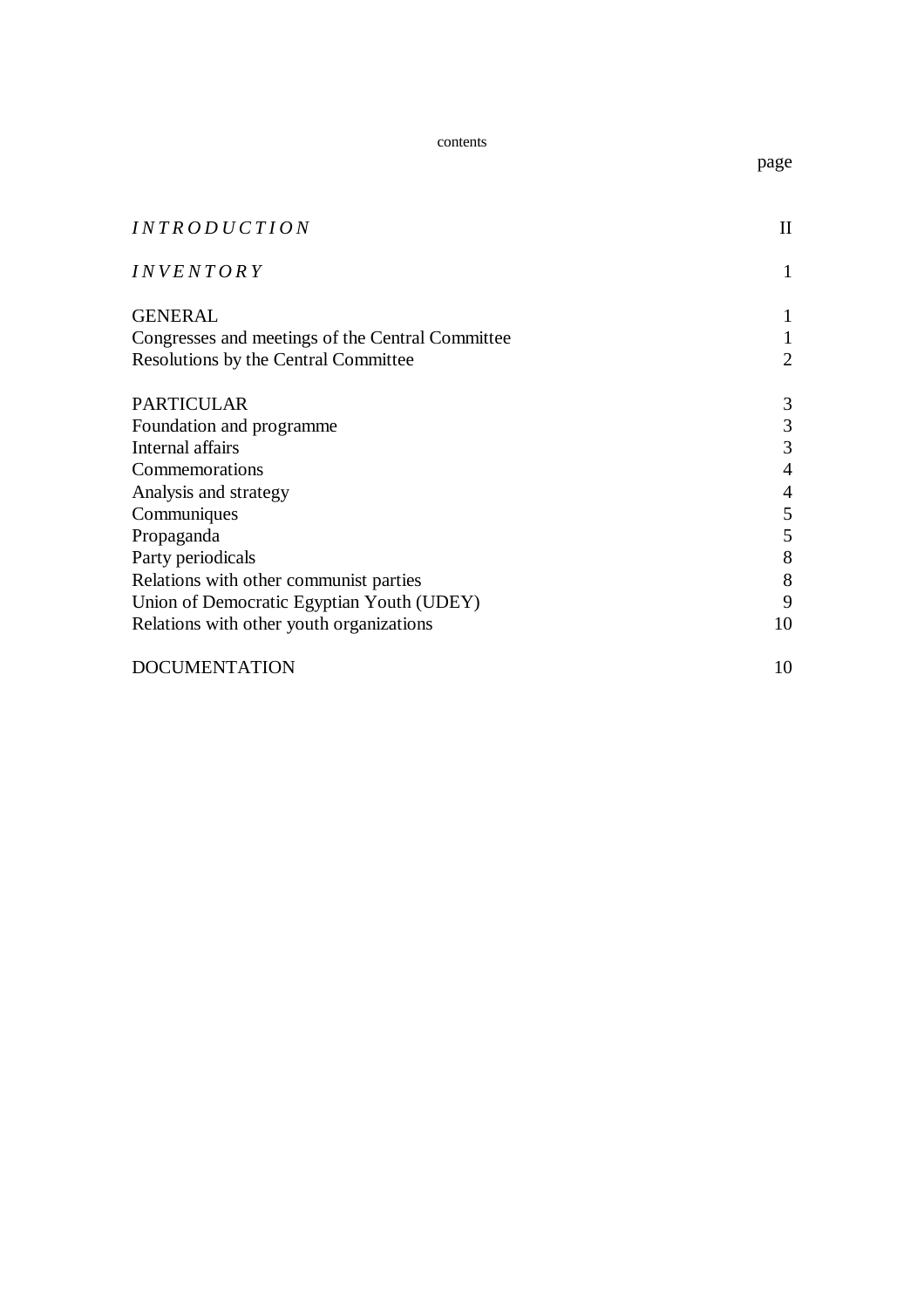#### *INTRODUCTION*

## **History**

After the Communist party of Egypt dissolved itself in 1965 and was united with the Arab Socialist Union (ASU), many of its members were demoralized. They remained unconvinced of the wisdom of the decision to become completely associated with Nasserism and tried to maintain an independent stance. The desastrous results of the Arab-Israeli war in 1967 provided them with the opportunity to create a nucleus of a new communist movement. Regarding themselves not yet capable of reestablishing a fullblown communist party, the group called itself Jama'at bi-la Ism, `The Group Without a Name'. It published several leaflets under the name of Ahmed "Urabi al-Misri, the famous national hero who had led the revolt against the British in 1882, and during the October war in 1973 the group started to publish *al-Intisar* (*Victory*). Gradually *al-Intisar* became a regularly published periodical.

When the capitalist and pro-Western policy of Sadat became more obvious, the group decided to reestablish itself as a Communist Party. In January 1974 it formed a founding Central Committee, which issued a lengthy document enumerating the minimum conditions for establishing a Communist party; in August it published a draft programme for action for the Egyptian popular forces, and on 1 May 1975 the group finally declared itself the renewed Communist Party of Egypt (CPE).

The high theoretical level of the CPE is evident in the numerous analyses it produced of Egypt's political and economic situation. In July 1975 the CPE issued its first programme report in which it described Egypt as having joined a common alliance with capitalist and imperialist forces of the United States, Israel and the rich oil states of the Gulf. The pamphlets and leaflets the CPE issued during the 1970s and early 1980s point out the inter-relationship between Egypt's integration into the capitalist world, the peace with Israel and its increasing isolation in the Arab world. Egypt's growing dependency on the United States was also related to the weakening of the Palestinian resistance and the outbreak of the Lebanese civil war.

In June and July 1978 the politbureau of the party met to formulate a new programme of action to respond to the deteriorating economic and political developments. In its programme the CPE called for the immediate overthrow of the `parasitic capitalist regime' of Sadat, the rejection of the capitulation policy with Israel, the mobilization of the masses to liberate all occupied Arab land, and the return of Egypt to the progressive Arab camp. In September 1980 the CPE held its first party congress. The congress produced five documents: the party programme, its bylaws, an organizational report, and two working papers - `The National Democratic Front in Egypt' and `Consolidation of the Egyptian Communist Movement.' In 1984 the CPE held its second congress and in 1987 it nominated four of its well-known leaders as candidates to participate in the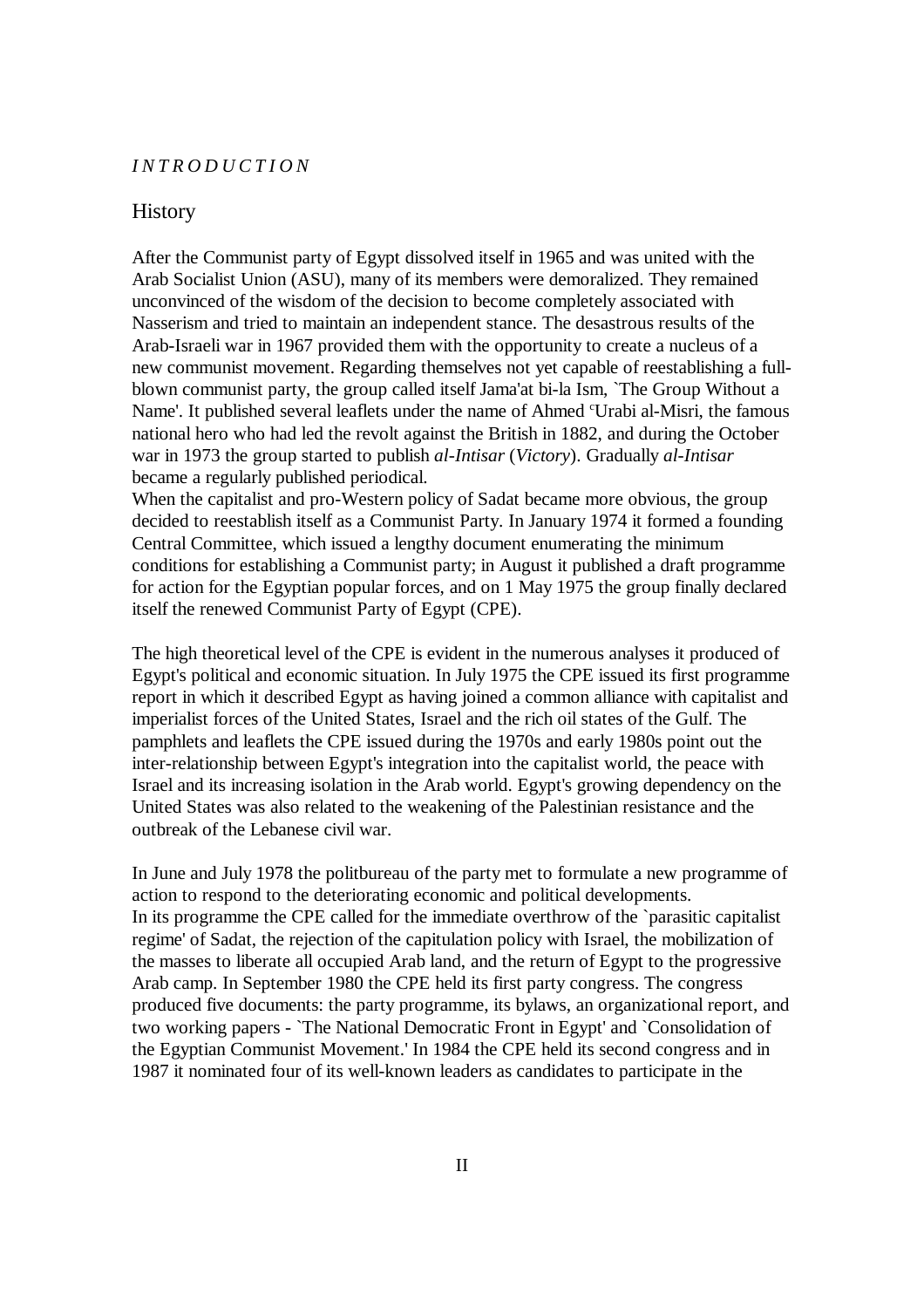general elections. Because the party was banned from running the elections, its candidates were supported by the Tagammu<sup>c</sup> Party as individuals on nonparty lists through the publication of their campaign propaganda in its newspaper. The CPE's basic platform consisted of the repeal of the Camp David accords and the call for the end of Egypt's political, economic and military dependence on the United States. In addition, all international agreements conducted by the Egyptian government since May 1971 should be reevaluated.

## The collection

The collection of the Communist Party of Egypt was acquired with the assistence of Dr. Rif<sup>c</sup>at al-Sa<sup>c</sup>id. In 1995 it was brought to Amsterdam from Minsk in White Russia where the collection was kept in the custody of an Egyptian émigré during the 1980s. The collection is probably a `shadow' or `reserve' archive of the CPE consisting mostly of duplicates of documents. It is not an original archives in the strict meaning of the word: it doesn't contain, for instance, correspondence by the Central Committee. Some sections of the collection do, however, appear to be parts of the original archives, such as the extensive and unique documentation of the meeting of the Central Committee in November 1984, which contains minutes of the meeting, adopted resolutions and the four discussed working papers (see nos. 2-14). Although the collection is not complete, it does give a unique insight into the thought and strategy of the CPE on account of the diversity of the documents, ranging from congress papers, resolutions and lengthy analyses used for determining the strategy of the party, to specialised activities of the CPE such as its student movement. In addition, the collection contains leaflets and pamphlets issued by the CPE on internal Egyptian and foreign Egyptian affairs; several party periodicals such as *al-Intisar*, *al-Nashra al-Tanzimiyya* and *al-Wa<sup>c</sup>y*; and furthermore newspaper clippings and other documentation collected by members of the CPE.

At the end of 1997 the arrangement of the collection, which wasn't properly arranged, has been started. Documents relating to the same subjects have been grouped together and series have been made of resolutions by the Central Committee, of communiques and of copies of party periodicals. In January 1998 the work has been completed. The size of the collection is 1 m.

## Consultation

Access is free.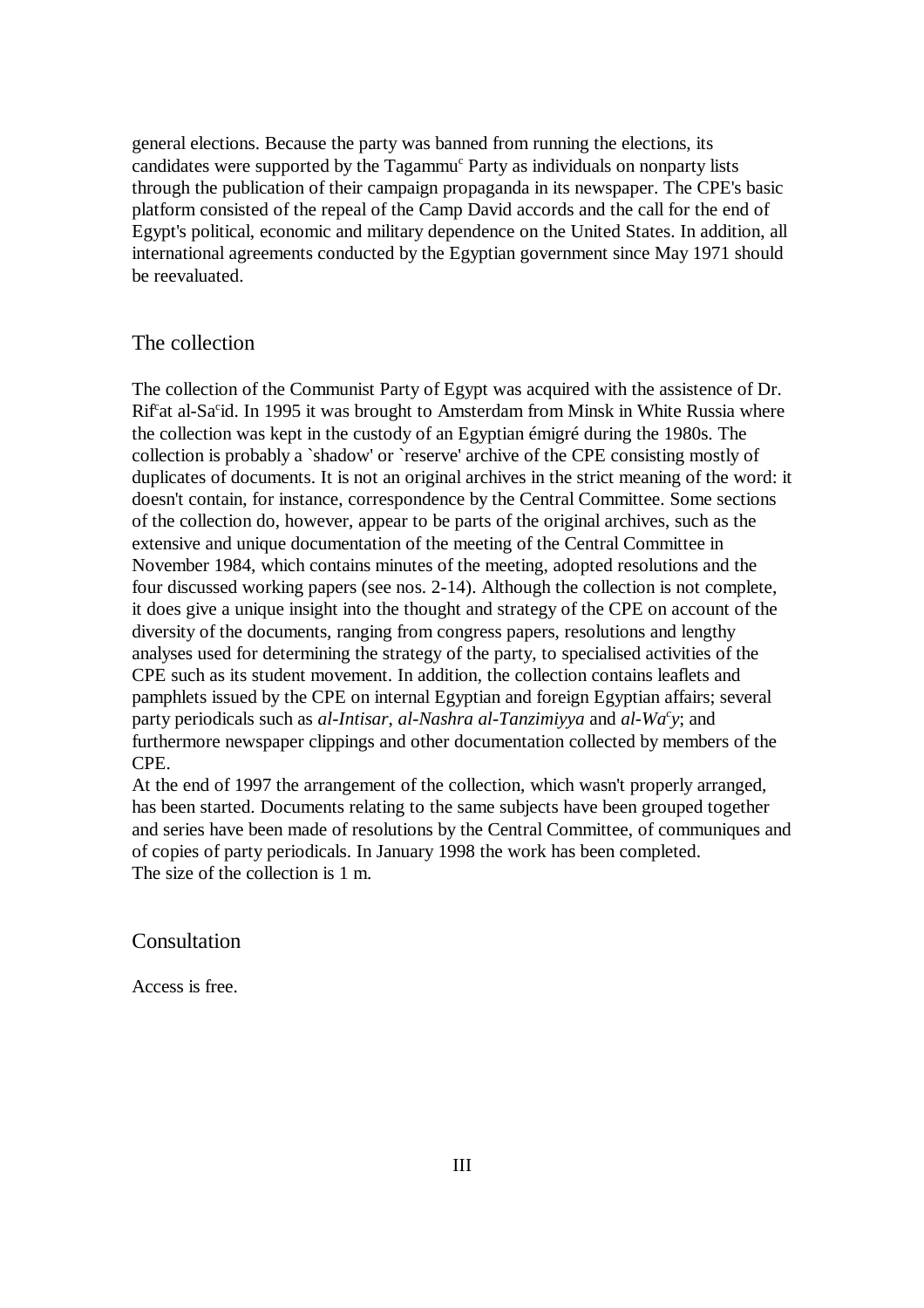#### *INVENTORY*

# GENERAL

## Congresses and meetings of the Central Committee

- 1. Programme of the CPE adopted during its first congress in September 1981, with documents of the congress: *Barnamij al-Hizb al-Shuyu<sup>c</sup>i al-Misri min watha'iq al-mu'tamar al-awwal*, published by Dar Ibn Khaldun, Beirut in 1981. With extracts of the party programme of the ECP. 1981. 1 folder.
- 2-14. Minutes of the November meeting of the Central Committee held in 1984, with draft proposals, analyses, resolutions and other documents on strategy and other subjects. 1984. 13 covers.
	- 2. Minutes of the meeting of the Central Committee of the CPE held between 12 and 14 November 1984. November 1984. 66 pages.
	- 3. Draft proposal relating to the strategy of the front: *Mashru<sup>c</sup> khatta li-l- amal al-jabhawi*. 1984. *<sup>c</sup>*
	- 4. Draft proposal concerning the reorganization of the party: *al-Mushkilat al-tanzimiyya wa kayfa nuwajahu?* November 1984.
	- 5. Analysis concerning the social and economic situation of Egypt: *hal taqifu Misr <sup>c</sup>ala masharif tawr ijtima<sup>c</sup>i jadid?* November 1984.
	- 6. Different quotations concerning the front strategy used in the debate on this issue: *Iqtibasat mutafarraqa hawl mas'alat al-jabha fi Misr*. November 1984.
	- 7. Remarks concerning the proposal on the front strategy: *al-Mulahazat allati waradat ilayna 'ala warqa al-'amal al-jabhawi.* November 1984.
	- 8. Collection of remarks concerning the proposal on the reorganization of the party: *Majmu<sup>c</sup>a al-mulahazat hawl warqa al-mushkilat altanzimiyya*. November 1984.
	- 9. Remarks concerning the official analysis of the social and economic situation of Egypt: *Mulahazat fi shakl nuqat cala warqa. Hal taqifu Misr cala masharif tawr ijtima<sup>c</sup>i jadid?* November 1984.
	- 10. Comments of different comrades and synopsis of the debates on the four discussion papers submitted during the meetings. November 1984.
	- 11. Results of the discussions concerning the paper on the social and economic situation in Egypt: *Hawl warqa Hal taqifu Misr cala masharif tawr ijtimai jadid. `Itar nazari camm natij can al-munaqasha.* November 1984.
	- 12. Copy of the discussion of the paper on parasitic capitalism: *Mulahazat awwaliyya ala dirasat al-tufayliyya*. (1984). *<sup>c</sup>*
	- 13. Copy of the debates and resolutions concerning the four papers on party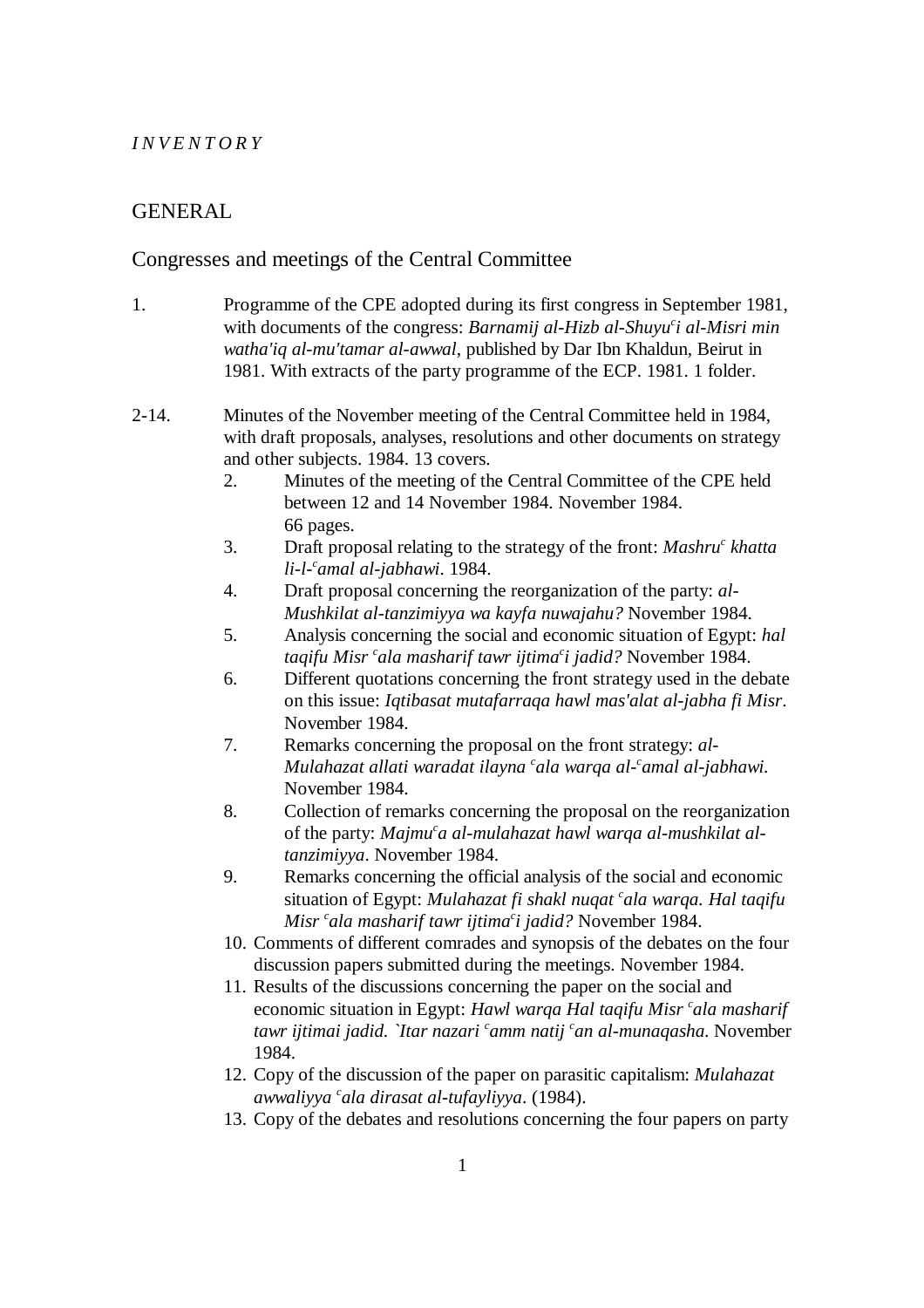strategy, the political analysis of the position of the communist movement in Egypt and the front, the internal organization of the party and the social and economic situation in Egypt: *al-Majmu<sup>c</sup>a al-awla min* al-tagarir wa-l-mulahazat <sup>c</sup>ala waragat al-arba <sup>c</sup>a al-akhira al-ma <sup>c</sup>ruda *li-l-munaqasha*. November 1984.

- 14. Pamphlet containing, among other things, lists of all publications of CPE since 1981: *Tawjihat min mas'ul al-tanzim Dinshwai*. 7 November 1984.
- 15-19. Report of the third congress, with a new adopted programme, statutes and other documents relating to the congress. 1992. 5 covers.
	- 15. Report of the third congress of the CPE: *al-Mu'tamar al- amm al- <sup>c</sup> thalith li-l-Hizb al-Shuyu i al-Misri*. November 1992. *<sup>c</sup>*
	- 16. Programme of the CPE adopted at the third congress: *al-Barnamij alamm asduruhu al-mu'tamar al- amm al-thalith li-l-Hizb*. November *c c* 1992.
	- 17. Report on the political strategy of the CPE discussed at the third congress: *Khatt siyasi li-l-marahil al-qadima*. November 1992.
	- 18. Statutes of the CPE adopted at the third congress: *La'iha al-nizam aldakhili li-l-Hizb.* November 1992.
	- 19. Other documents relating to the congress of November 1992.

## Resolutions by the Central Committee

- 20-26. Resolutions adopted by the Central Committee of the Communist Party of Egypt. 1981-1993. 7 covers.
	- 20. Resolution concerning the strategy of the party taken during the session of the Central Committee of February 1981. *Tagrir<sup>c</sup>an <sup>c</sup>amal al-<sup>c</sup>amm 1981*. 16 pages.
	- 21. Resolution concerning the strategy of the party taken during the second session of September 1981. 11 pages.
	- 22. Resolutions adopted by the Central Committee during its session of 29 November 1985.
	- 23. Resolution concerning political activity: *Tagrir* <sup>*c*</sup> *an nishat al-maktab alsiyasi wa-l-sakritariyya al-markaziyya*. July 1986.
	- 24. Resolutions of the Central Committee taken during the session of January 1987: *Qararat al-Lajna al-Markaziyya, dawrat yanayir 1987*.
	- 25. Resolutions adopted during the session of the Central Committee of December 1987. *Qararat dawrat al-Lajna al-Markaziyya*.
	- 26. Resolution concerning the political situation of Egypt and its regional and international position: *Taqrir hawl al-tatawwurat al-siyasiyya fi Misr wa-l-watan al-'Arabi wa-l-'alami.* December 1989. 8 pages.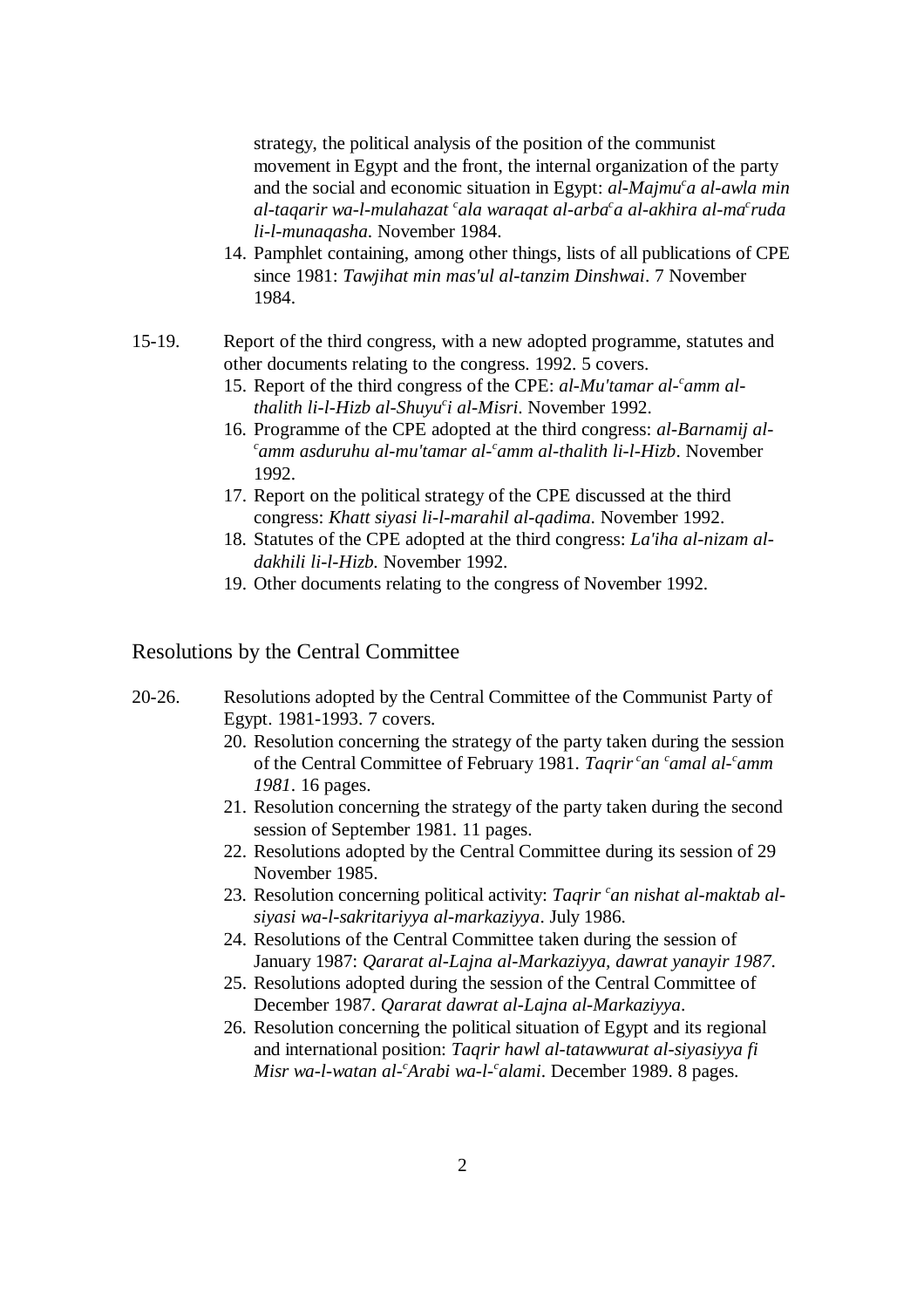# PARTICULAR

Foundation and programme NB. See also 1, 16 and 18.

- 27. Pamphlet announcing the foundation of the CPE. 1 May 1975. 1 cover.
- 28. Party programme of the CPE: *al-Barnamij al-<sup>c</sup>amm li-l-Hizb al-Shuyu<sup>c</sup>i al-Misri*. No date. 1 cover.

## Internal affairs

- 29. Letter addressed to comrades in Dinshwai. May 1982. 1 cover.
- 30. Internal communique of the Central Committee: January 1984. 1 cover.
- 31. Leaflet explaining the tasks of the Committee for Supervision of the Party: *Warqat t<sup>c</sup>amim hawl `Lajna al-Raqaba al-Hizbiyya'. July 1987.* NB. In handwriting and typed versions. 1 cover.
- 32. Paper concerning the Committee for Supervision of the Party: *Warqa ta* <sup>*c*</sup> mim *hawl `Lajna al-Raqaba al-Hizbiyya'*. July 1987. 1 cover.
- 33. Pamphlet on the unification of the Communist movement in Egypt: *Min ajli fahm sahih wa-waqi<sup>c</sup>i li-qadiya wahdat al-shuyu<sup>c</sup>iyyin al-Misriyyin.* 28 February 1988. 7 pages. 1 cover.
- 34. Pamphlet concerning recent developments in the party: *Bayan.. <sup>c</sup>an altatawwurat al-hizbiyya*. January 1990. 1 cover.
- 35. Report of the Central Committee made during the session of July 1996 directed towards the members of the CPE: *Risala ila manatiq wa munazzamat al-Hizb*. 1996. 1 cover.

## Commemorations

36-37. Leaflets issued in commemoration of the seventh anniversary of the foundation of the CPE. 1 May 1982. 2 covers.

# Analyses and strategy

38-49. Analyses of the political and economic situation in Egypt and strategic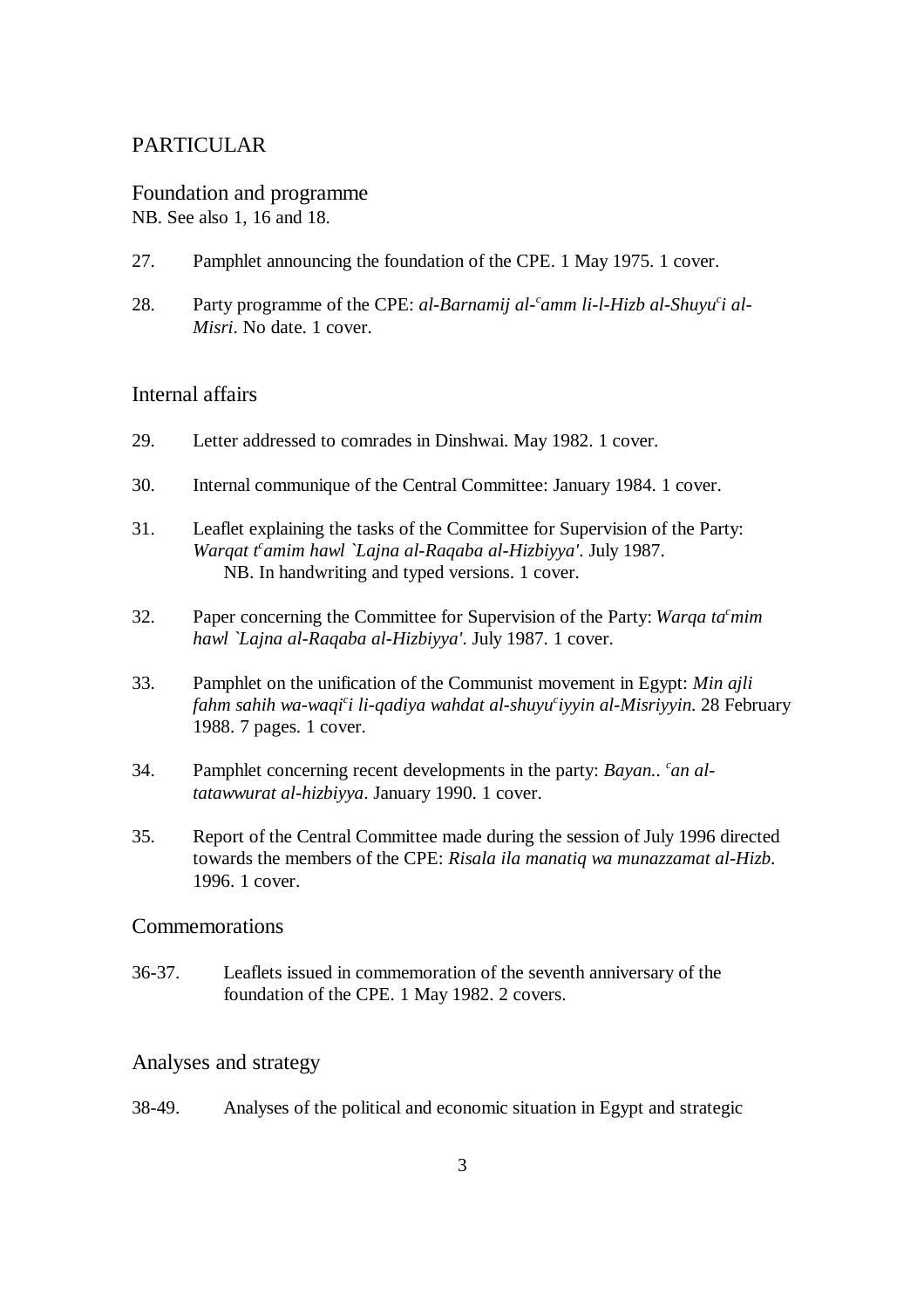reports issued by the CPE. 1980-1996. 1 folder and 11 covers.

- 38. Analysis of the first five years of the existence of the CPE. *Hizbuna yamtaliku imkaniyyat bina'hu ka-hizb jamahiri*. July 1980. (folder).
- 39. Analysis of the regional and international position of Egypt: *altatawwurat fi al-mantiga wa-l-taghayyurat cala al-saha al-duwwaliyya.* [December] 1981.
- 40. Analysis of the political situation in Egypt: *Arad siyasi. Azmat al-Nizam <sup>c</sup> tashtiddu*. November 1983.
- 41. Leaflet on strategy: *al-Nidal al-jamahiri al-munazzam huwa al-tariq alwahid*. 14 October 1985.
- 42. Analysis of the general elections of 1987: *Intikhabat majlis al-Sha<sup>c</sup>b '87*. *al-ikhta'- al-durus - iqtarahat li-l-mustaqbal*. July 1987. 11 pages.
- 43. Paper concerning the strategy of the party after the general elections of 1987: *Khittat <sup>c</sup>amal<sup>c</sup>ajala li-manatiq al-hizb.* July 1987.
- 44. Analysis of Egypt's internal and international position: *al-Tatawwurat aljadida fi Misr wa-l-watan al-'Arabi wa al-'alam.* July 1988.
- 45. Report on the strategy of the dictatorship of the proletariat and the national front: *Diktaturiyya al-brulitariyya wa-l-jabha al-wataniyya wal-dimuqratiyya*. Parts I and II. No date.
- 46. Report on the strategy of the CPE and its priorities: *Awwaliyyatuna min ajli: Inqadh Misr min al-tab iyya wa-l-tufayliyya wa-l-fasad wa <sup>c</sup> quwa al-zilam wa-l-irhab wa-l-tatarruf*. May 1995. 10 pages.
- 47. Analysis of the political situation in Egypt: *Hawl al-tatawwurat alsiyasiyya al-akhira wa-l-in* ikasataha cala masar al-tatawwur al*dimuqrati*. 17 July 1995.
- 48. Policy statement for the coming five years on labor issues: *Barnamijuna al-niqabi al- ummali li-l-sanawat al-khams al-qadima*. 15 September *<sup>c</sup>* 1996.
- 49. Pamphlet on the policy of the CPE concerning women: *Warqa <sup>c</sup>an alamal al-nisa'i wa qadiyya al-mar'a*. No date. *<sup>c</sup>*

## **Communiques**

- 50-54. Communiques issued by the Central Committee of the CPE. 1984-1988. 5 covers.
	- 50. Communique of the CPE in French and English on the coming general elections. 1984.
	- 51. Communique of the Central Committee concerning the session of June 1986: *Balagh <sup>c</sup>an ijtima al-Lajna al-Markaziyya. Dawrat yunyu 1986.* June 1986.
	- 52. Communique of the Central Committee. *Balagh <sup>c</sup>an ijtima<sup>c</sup> al-Lajna al-Markaziyya fi rub<sup>c</sup> al-akhir min <sup>c</sup>am 1987.* 1987.
	- 53. Communique of the Central Committee: *Balagh an al-ijtima<sup>c</sup> al-Lajna al-Markaziyya*. August 1988.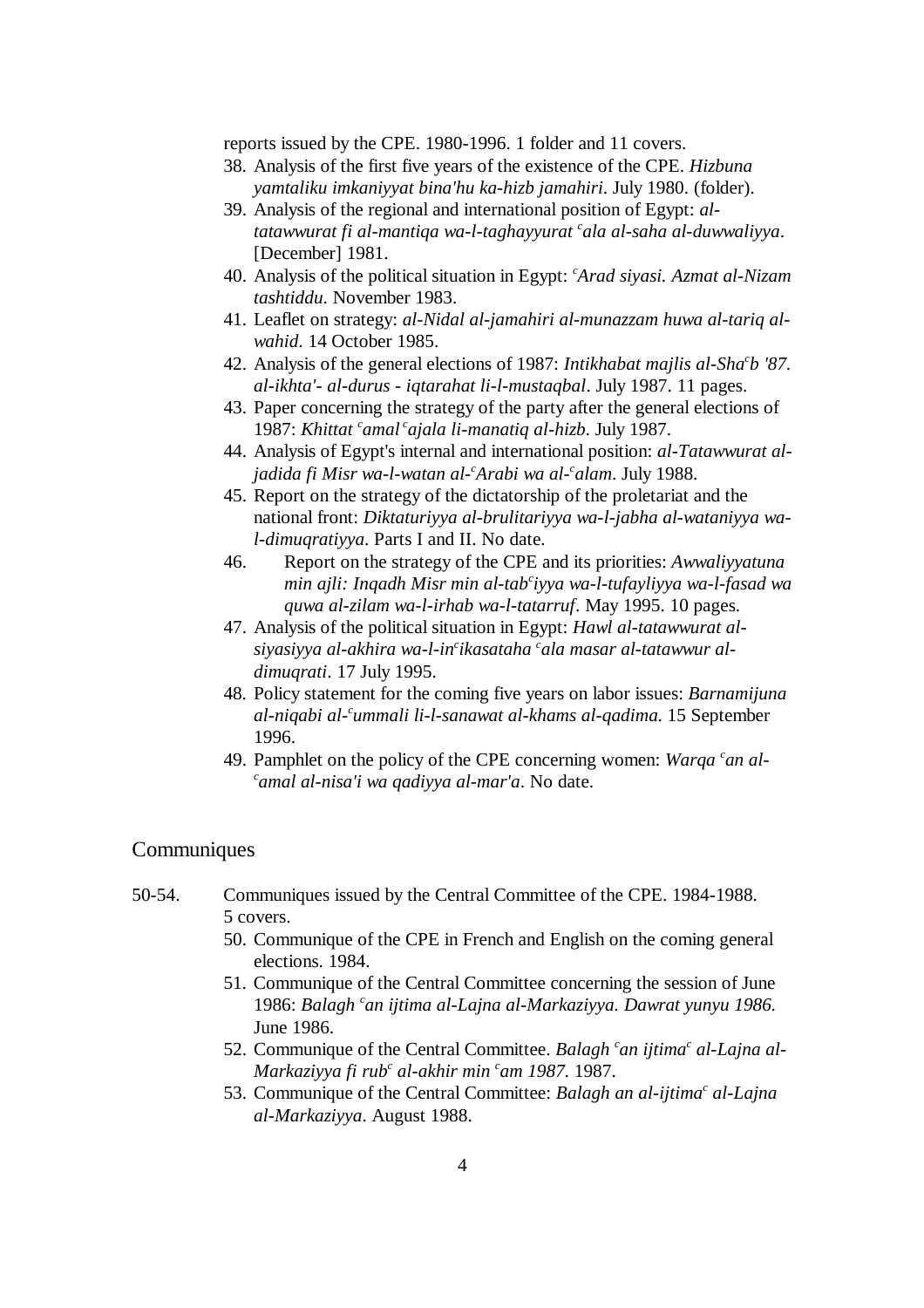54. Communique on the situation in Egypt: *Mulahazat 'ajila hawl almawqif al-siyasi*. 18 October 1988.

## Propaganda

- 55-80. Leaflets, pamphlets and other documents issued by the CPE concerning Egyptian affairs. 1981-1996. 26 covers.
	- 55. Pamphlet issued in commemoration of Shuhdi 'Atiyya al-Shafi'i's death. 1974.
	- 56. Leaflet denouncing repression during Sadat: *Bayan min al-Hizb al-Shuyu<sup>c</sup>i al-Misri*. Published between 1978 and 1981.
	- 57. Leaflet demanding the right for workers to strike. July 1981.
	- 58. Leaflet concerning the general elections of 1984. May 1984.
	- 59. Leaflet in support of a workers' strike in Kafr al-Dawwar: *Tahya al-Sha b li-intifada Kafr al-Dawwar*. October 1984. *<sup>c</sup>*
	- 60. Leaflet concerning the Egyptian political situation. 1 December 1985.
	- 61. Leaflet denouncing the legal left-wing opposition. 4 February 1986.
	- 62. Leaflet denouncing the government. 24 may 1986.
	- 63. Leaflet denouncing the government policy of Mubarak following his trip to Washington. 4 July 1986.
	- 64. Leaflet denouncing the intention to cut food subsidies. 18 June 1986.
	- 65. Pamphlet denouncing government policy: *Li-tanhadu jamahir al-sha<sup>c</sup>b*</sup> *li-isqat siyasat al-taba* iyya al-tajwi<sup>c</sup> wa-l-qahr. August 1986.
	- 66. Leaflet concerning the defense of the rights of the Egyptian workers: *Ta dilat mu adiyya li-masalih al- ummal*. December 1986. *cc c*
	- 67. Leaflet denouncing minister of defence Abu Ghazzala. December 1986.
	- 68. Leaflet concerning the results of the general elections and the situation of Egypt: Hajma sharisa la budda min al-isti<sup>c</sup>dad li*muqawamatiha*. 12 June 1987.
	- 69. Leaflet denouncing the IMF and the general elections of April 1987. *Hajma sharisa la budda min al-isti dad li-muqawamatiha*. 12 June *<sup>c</sup>* 1987.
	- 70. Leaflet concerning the speech of Mubarak on terror. 26 January 1988.
	- 71. Leaflet against the Egyptian government and its repression of the opposition: *Min al-ziyara al-fashila ila qadiya Misr*. 27 February 1988.
	- 72. Pamphlet concerning national unity: *al-Hifaz <sup>c</sup>ala wahda al-Hizb ahamm wa ashraf mahamma nidaliyya*. 4 March, 1989.
	- 73. Leaflet denouncing the national dialogue with the government: *al-Hukm mas'ul <sup>c</sup>an ijhad al-hiwar al-watani.* 2 June 1994.
	- 74. Pamphlets concerning the general elections of 1995. 1995-1996.
	- 75. Leaflet on the situation in Egypt: *Mawqifuna min al-tatawwurat alakhira fi al-bilad*. 10 February 1996.
	- 76. Leaflet concerning the privatization of the public sector: *Na m li- <sup>c</sup> islah al-qita<sup>c</sup> al-amm ...na<sup>c</sup>m li-muharaba al-fasad.* 7 April 1996.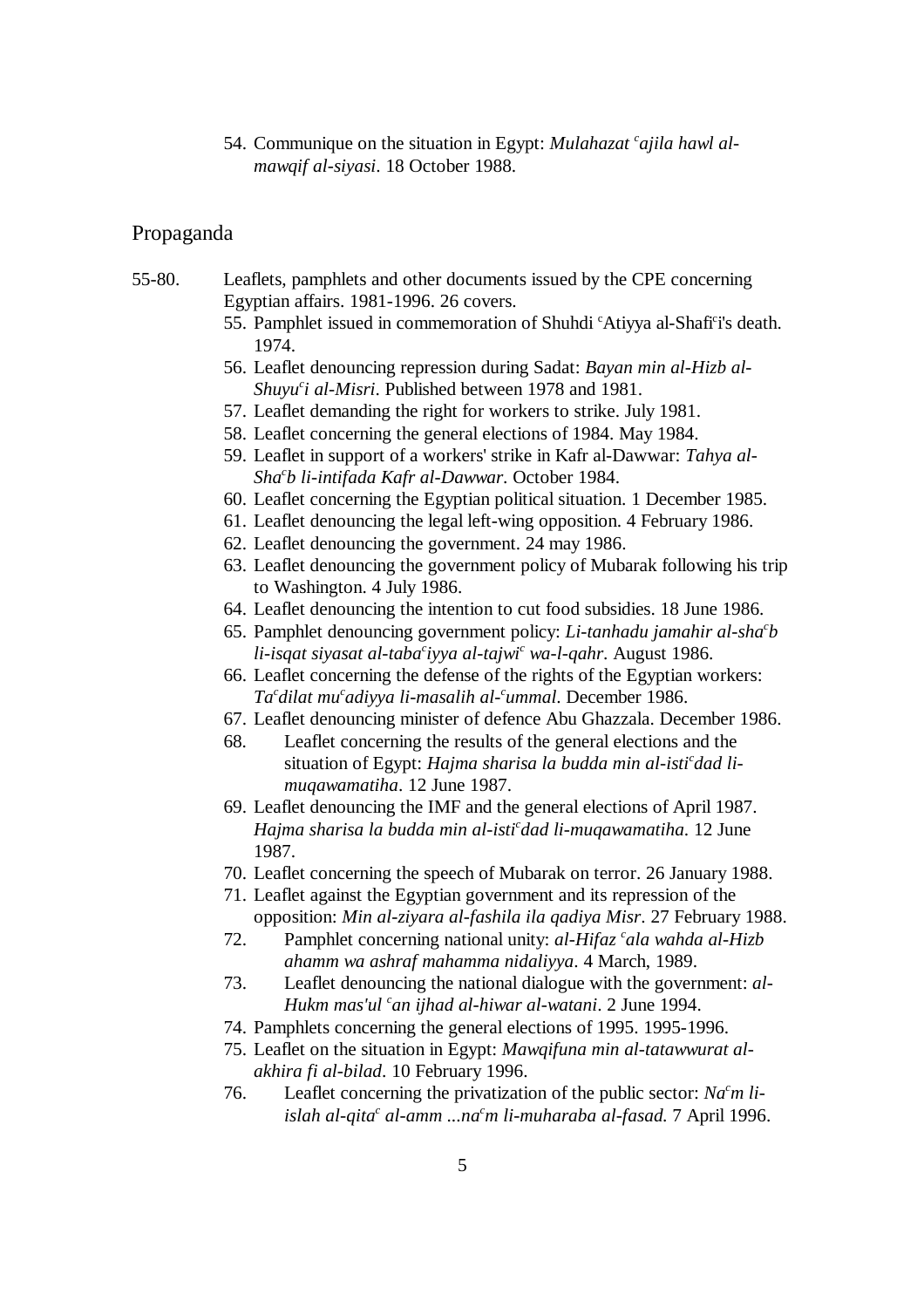- 77. Leaflet in favor of an Arab summit. *Min ajli qimma Arabiyya*. 15 June 1996.
- 78. Pamphlet denouncing the privatization policy of the government: *Siyasat al-tafrit fi qadaya al-watan tasilu ila nuqta harija*. 5 July 1996.
- 79. Leaflet in favor of national unity: *Nida' ila kull al-wataniyyin al-Misriyyin*. No date.
- 80. Leaflet against the reelection of president Mubarak: *La li-ra'is Mubarak li-fatra al-jadida*. No date.
- 81-103. Leaflets, pamphlets and other documents issued by the CPE on foreign affairs. 1981-1996. 23 covers.
	- 81. Pamphlet against Sadat's trip to Jerusalem: *lan tamarra al-khiyana.. lan yamarra al-istislam*. 22 November 1977. 6 pages.
	- 82. Pamphlet against imperialism: *Nida' ila kull al-quwa al-wataniyya*. 29 January 1978.
	- 83. Pamphlet against Camp David: *li-tastuqu al-mu'amara al-Amrikiyya al-Isra'iliyya wa li-tartif u rayyat al-wataniyya al-Misriyya*. [September] *<sup>c</sup>* 1978. 5 pages.
	- 84. Leaflet denouncing Sadat's foreign policy. September 1981.
	- 85. Leaflet in support of the Palestinian people. 30 March 1982.
	- 86. Leaflet in support of the Palestinian intifada. 30 March 1982.
	- 87. Leaflet against the Israeli invasion in Lebanon. Summer 1982.
	- 88. Leaflet in support of the resistence of Beirut against the Israeli invasion: *fa-la-tatahawwalu kull madinat Arabiyya ila Bayrut samida jadida*. *<sup>c</sup>* August 1982.
	- 89. Pamphlet concerning the trip of Arafat to Cairo. 13 February 1984.
	- 90. Leaflet in English entitled `Hands off the struggle of the Sudanese people against the Numeiry puppet regime'. March 1984.
	- 91. Leaflet concerning Sulayman Khatir: *Sulayman Khatir shahid al-wajib wa-l-butula*. 1985.
	- 92. Leaflet against the Jordanian-Palestinian accords. *Hawl mawqif min alittifaq al-Urdani al-Filastini wa ( ) al-Misriyya*. March 1985.
	- 93. Pamphlet concerning the Iraq-Iran war: *Hawl al-Mustajadat fi almawqif al- Arabi wa-l-mahalli*. N.d. *<sup>c</sup>*
	- 94. Leaflet against Egyptian dependency on the United States. 22 January 1986.
	- 95. Leaflet in support of Libya against American aggression. 29 January 1986. *Musanada al-shacb al-Biya didda al-tahdid al-Amrikiyya wajib watani*. 29 January 1986.
	- 96. Leaflet concerning Libya. 1 April 1986.
	- 97. leaflets celebrating the 70th anniversary of the Russian revolution. 1987.
	- 98. Leaflet concerning the seventieth anniversary of the Russian revolution. 27 July 1987.
	- 99. Leaflet against Mubarak's speech about the Palestinian intifada: *Hadith Mubarak<sup>c</sup>an al-'anf.* 16 January 1988.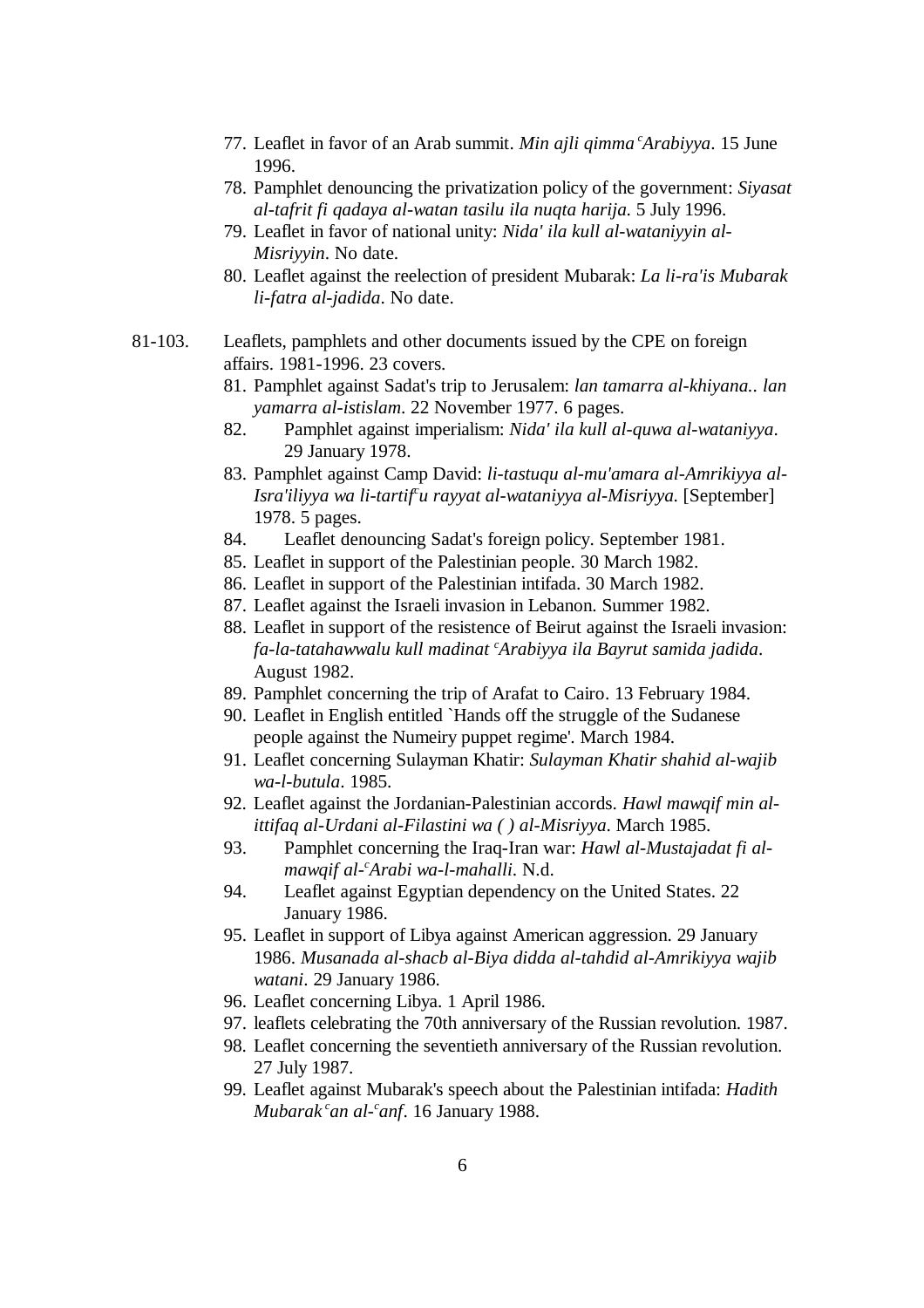- 100. Leaflet against nuclear power of Israel: *al-Azma al-nawawiyya wa-lmun atif al-hasim*. 22 March 1995. *<sup>c</sup>*
- 101. Leaflet against the MENA conference in Amman. [October] 1995.
- 102. Leaflet against the Israeli annexation of Palestinian land. May 1996.
- 103. Leaflet denouncing Israeli policy towards Jerusalem and Rammalah: *al-Majzara al-Isra iliyya fi al-Quds wa Rammallah*. 28 September *<sup>c</sup>* 1996.

Party periodicals

- 104-106. Copies of *al-Intisar*, party organ of the CPE. 1980-1996. 3 folders.
	- 104. *al-Intisar*, 1980: No. 70; 1981: special issue on the death of Sadat in October; 1982: Nos. 81-85; 1983: Nos. 86, 92-93, 95-98; 1984: Nos. 99-100, 103-105, 1985: Nos. 107, 110-111, special on Egypt in March.
	- 105. *al-Intisar*, 1986: Special issue on the student and workers uprising in 1946, Nos. 115-118; 1987: Nos. 120, 121, 122; 1988: Nos. 123- 128; 1989: Nos. 1 and 136.
	- 106. *al-Intisar*, 1991: No. 150; 1993: No. 157; 1994: Nos. 159, 161, 162; 1995: Nos. 163, 165-166; 1996: Nos. 167-174.
- 107-113. Internal periodicals of the CPE. 1979-1996. 2 folders and 5 covers.
	- 107. *al-Nashra al-Tanzimiyya*, 1981: Nos. 1 and 3; 1984: Nos. 3 and 5.
	- 108. *Freedomways*, 1981: Nos. 1 and 2; 1982: No. 4.
	- 109. *Nashrat al-I`lamiyya*, 1979: Nos. 2, 3, 4, 5; 1981: Nos. 7 and June; 1985: No. 8. (folder).
	- 110. *al-Intisar, al-Tab a al-Kharijiyya*, 1988: Nos. 123- 128. *<sup>c</sup>*
	- 111. *al-Intisar, Tab<sup>c</sup>a thaniyya*, 1982: Nos. 72-77.
	- 112. *al-Wa y*, 1993: Nos. 105; 1994: No. 106; 1995: Nos. 108-109, 111- *<sup>c</sup>* 113.
	- 113. *al-Hayat al-Hizbiyya*, 1982: Nos. 1-3; 1983: 4 and 7; 1985: No. 7- 8; 1988: Nos. 9-15; 1989; 1993: special; 1994: No. 14; 1995: No. 18; 1996: Nos. 19-20. (folder).

Relations with other communist parties

- 114-120. Pamphlets and joint communiques issued with other regional communist parties. 1975-1985. 7 covers.
	- 114. Letter to foreign communist parties announcing the foundation of the ECP in 1975. 1 May 1975.
	- 115. Joint communique of the Egyptian and Lebanese communist parties. Reprinted in German in *Horizont*, 22 October 1975, No. 44.
	- 116. Joint communique issued by the Egyptian and the Sudanese Communist parties. 28 November 1980. 5 pages.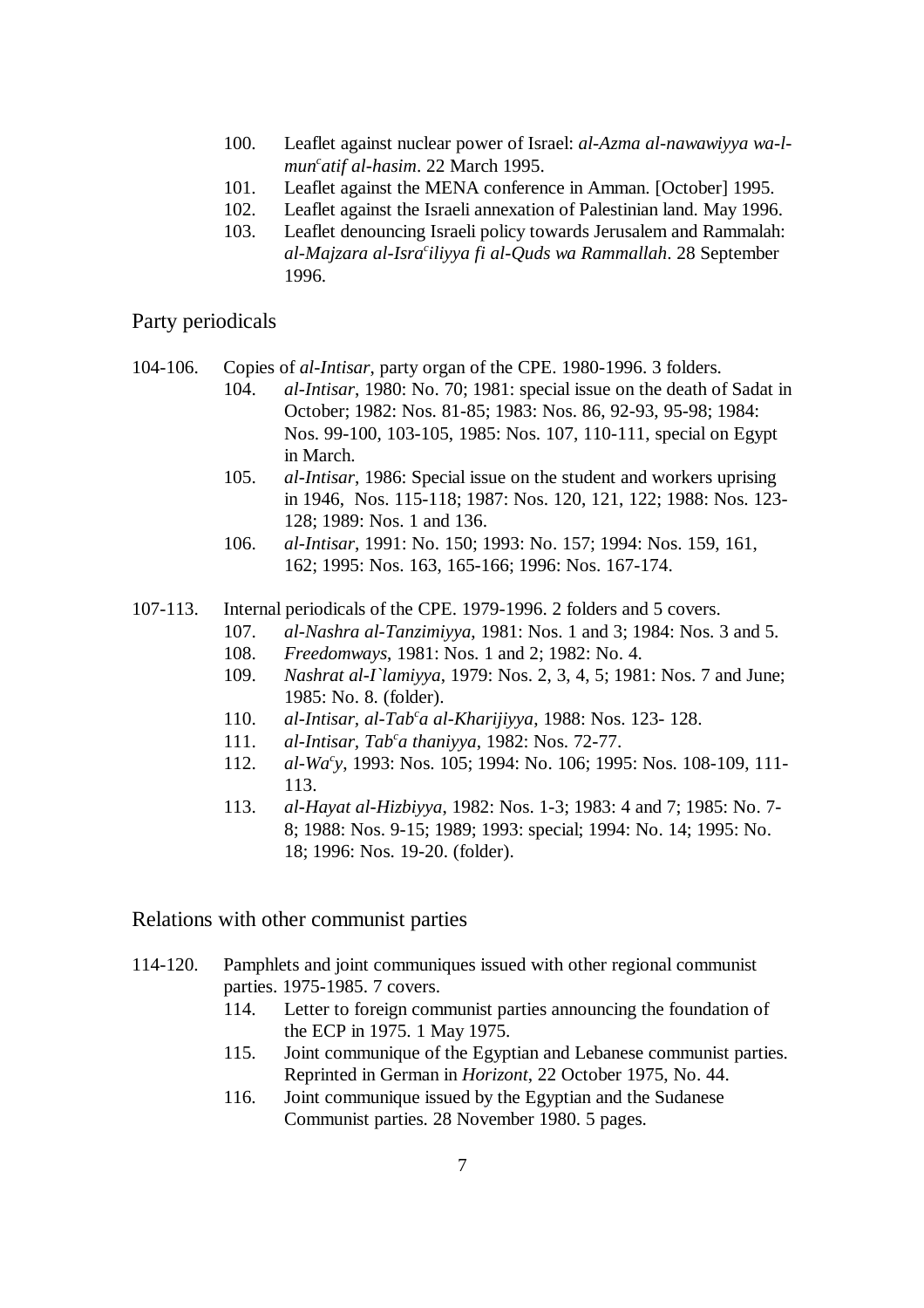- 117. Pamphlet issued in support of the Sudanese Communist Party: *An <sup>c</sup> nidal al-sha b al-Sudani*... March 1984. *<sup>c</sup>*
- 118. Joint communique of the Egyptian and Syrian Communist Parties: *Bayan mushtarak min al-Hizb al-Shuyu i al-Misri wa-l-Hizb al- <sup>c</sup> Shuyu<sup>c</sup>i al-Suri*. 28 February 1985. 5 pages.
- 119. Joint communique of the Communist and Workers' Parties in the Mashraq: *Bayan sadir* <sup>c</sup>an al-ahzab al-shuyu<sup>c</sup>iyya wa-l-<sup>c</sup>ummaliyya *fi buldan al-Mashraq al- Arabi*. 25 February 1985. *<sup>c</sup>*
- 120. Joint communique of the Egyptian and Palestinian Communist Parties. *Bayan mushtarak bayn al-Hizb al-Shuyu'i al-Filastini wa-l-Hizb al-Shuyu<sup>c</sup>i al-Misri*. N.d.
- 121. Correspondence with the editorial board of the communist quarterly *al-Nahj* with its contributors, and a few irregular issues of *al-Nahj*. 1987-1989. 1 folder.

# Union of Democratic Egyptian Youth (UDEY)

| 122.     |      | Draft programme and statutes of the youth organization of the CPE, the<br>Union of Democratic Egyptian Youth (UDEY): Mashru <sup>c</sup> barnamij wa la'iha<br>Ittihad al-Shabab al-Dimuqrati al-Misri. N.d. 14 pages. N.d. 1 cover. |  |
|----------|------|--------------------------------------------------------------------------------------------------------------------------------------------------------------------------------------------------------------------------------------|--|
| 123-132. |      | Leaflets, pamphlets and other documents issued by UDEY. 1978-1980 and<br>n.d. 10 covers.                                                                                                                                             |  |
|          | 123. | Communique on the foundation of the UDEY in Havana. 7 August<br>1978.                                                                                                                                                                |  |
|          | 124. | Communique of the UDEY against Camp David issued from<br>Havana. 7 August 1978.                                                                                                                                                      |  |
|          | 125. | Study on education: Min ajli ta'lim dimuqrati fi Misr. January<br>1980.                                                                                                                                                              |  |
|          | 126. | Political cartoons issued during a conference on political cartoons in<br>Beirut. March 1980.                                                                                                                                        |  |
|          | 127. | Pamphlet denouncing the repression by Sadat of the opposition: li-<br>kayla la yaflit al-nizam al-diktaturi al-kha'in min ghadba al-sha <sup>c</sup> b.<br>11 September 1981.                                                        |  |
|          | 128. | Statement on the recent campaign against the opposition in Egypt.<br>[September/October] 1981.                                                                                                                                       |  |
|          | 129. | Joint statement of the student organization of the CPE and the<br>Democratic Arab Students in Great Britain. 25 September 1981.                                                                                                      |  |
|          | 130. | Appeal for the release of 30 militant Egyptian prisoners. 1981.                                                                                                                                                                      |  |
|          | 131. | Communique of the UDEY: Tawdih rasmi min al-Ittihad al- <sup>c</sup> Amm<br>li-Tullab wa Shabab Misr. 20 April 1982.                                                                                                                 |  |
|          | 132. | Interview with the secretary of the UDEY, Nabil Ya <sup>c</sup> qub. N.d.                                                                                                                                                            |  |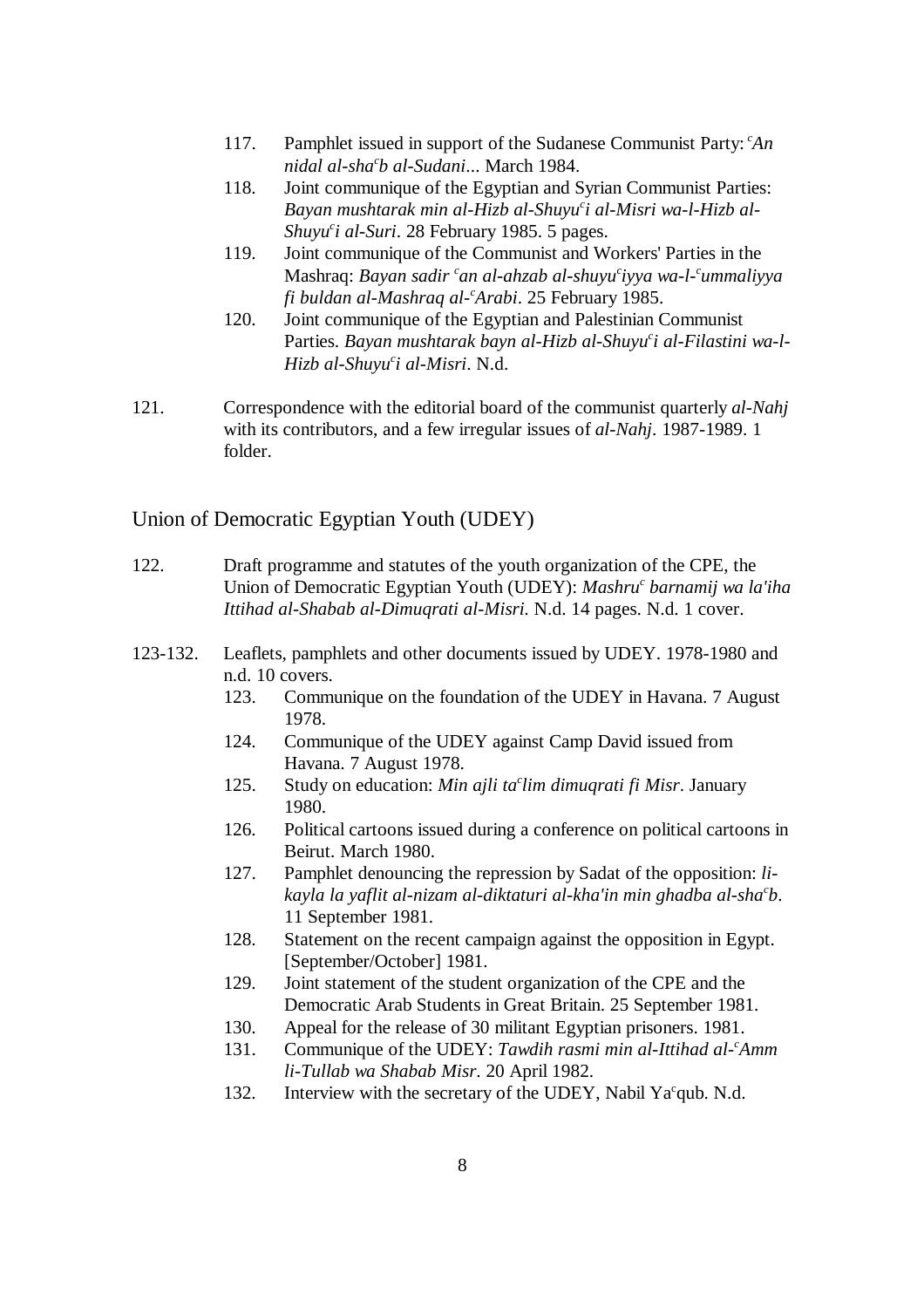## Relations with other youth organizations

| 133. | Statements and letters in English, French and Spanish issued by the World<br>Federation of Democratic Youth in support of UDEY. 1977 and 1981. 1<br>cover.                                                    |
|------|---------------------------------------------------------------------------------------------------------------------------------------------------------------------------------------------------------------|
| 134. | Translation of an open letter addressed to the Egyptian ambassador written<br>by the International Greek-Arab Union, with Greek newspaper clippings<br>denouncing Sadat's repressive measures. 1981. 1 cover. |
| 135. | Copy of the organ of the World Federation of Democratic Youth (WFDY),<br>with other publications of the WFDY. 1983-1984. 1 folder.                                                                            |
| 136. | Copy of <i>Jeunesse du Vietnam.</i> 1984. 1 cover.                                                                                                                                                            |
| 137. | Translation in Spanish of the pamphlet of the UDEY on education. N.d. 1<br>cover.                                                                                                                             |
| 138. | Leaflet in German of the Kommittee zur Verteidigung der Freiheiten in<br>support of Egyptian activist prisoners. 1984. 1 cover.                                                                               |
| 139. | Copy of Shabab al-'Arabi, 2 August 1982. 1 cover.                                                                                                                                                             |

## DOCUMENTATION

- 140-142. Publications by the Hizb al- <sup>c</sup>Ummal al-Shuyu i al-Misri (The Egyptian Workers'Party). 1978-1979 and n.d. 3 covers.
	- 140. Copy of *al-Intifad*. 23 December 1979, No. 157.
	- 141. Pamphlet against Israel: *Tasqut safqa al-taswiyya al-isti<sup>c</sup>mariyya*. 19 September 1978.
	- 142. Pamphlet against the Camp David Accords: *Bayan min Hizb al-Ummal al-Shuyu i al-Misri hawl ittifaqiyya Camp David*. N.d. *c c*

Documents of the Hizb al-Tagammu<sup>c</sup> al-Taqaddumi al-Wahdawi (Tagammu<sup>c</sup> Party). 1984. 2 covers.

- 143. Leaflets, pamphlets and programmes of the Tagammu<sup>c</sup> Party issued during the general elections of 1984. 1984.
- 144. Pamphlet of the youth organization of the Tagammu<sup>c</sup> Party in commemoration of the student revolt of 1935: *Id Thawra al- <sup>c</sup> Shabab*. 26 November 1978.
- 145. Programme of the Arab youth organization: *Lajna al-Tansiq bayn al-Munazzamat al-shababiyya wa-l-Tullabiyya al- Arabiyya fi al-Jaza'ir*. *<sup>c</sup>* 22 November 1979.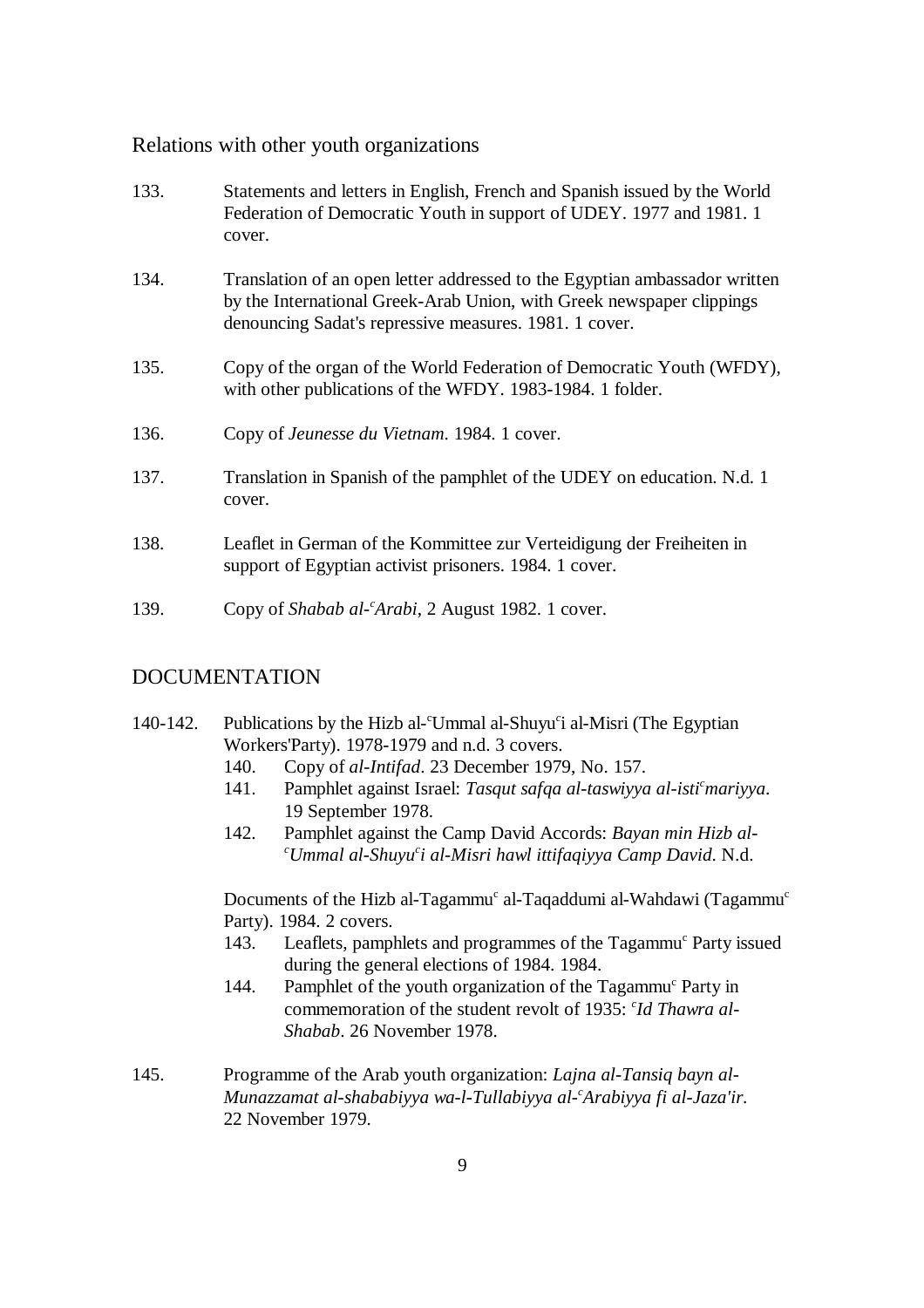- 146-148. Leaflets, pamphlets, communiques and reports issued by different Palestinian liberation organizations. 1982-1986. 3 folders.
	- 146. Leaflets, pamphlets and communiques issued by Fatah, the Popular Front for the Liberation of Palestine (PFLP), the Palestinian Communist Party and other organizations relating to the split within the Palestinian Liberation Organization (PLO) in 1983-1984 in the North of Lebanon, the so-called Abu Musa affair. 1983-1984. NB. Probably collected by a delegation of the ECP in Beirut.
	- 147. Analysis by the Democratic Front for the Liberation of Palestine (DFLP) of the politics of the Egyptian president Hosni Mubarak: *al-Ittijahat al-asasiyya fi al-siyasa al-Misriyya fi zill giyada Hosni Mubarak*. [1982].
	- 148. Newspaper clippings from *al-Hadaf*, *Filastin al-Thawra*, *Shu'un Filastin, al-Tali<sup>c</sup>a* concerning the Palestinian cause. 1984, 1986.
- 149-164. Newspaper clippings on different Egyptian topics. 1975-1985. 24 folders and 2 covers.
	- 149. Newspaper clippings of foreign newspapers concerning the foundation of the CPE in 1975.
	- 150. Clippings of Arab communist newspapers concerning Egypt. 1981- 1984.
	- 151. Newspaper clippings concerning youth and student affairs in Egypt in Egyptian newspapers. (cover).
	- 152. Newspaper clippings concerning youth ans student affairs in Egypt in Egyptian newspapers. (cover).
	- 153. Clippings of Egyptian daily newspapers and party papers on political parties in Egypt, with several issues of *Tariq al-Sha<sup>c</sup>b* of the Iraqi Communist Party. 1983-1984.
	- 154. Clippings of Egyptian and Arab newspapers on the economic development in Egypt. 1983-1984.
	- 155. Clippings of Egyptian and Arab newspapers on Egyptian-American relations. 1983-1984.
	- 156. Newspaper clippings concerning Egyptian politics from *al-Ahram*. 1984.
	- 157. Newspaper clippings concerning Egyptian politics from *al-Ahram*. 1984.
	- 158. Newspaper clippings concerning Egyptian politics from *al-Ahram*. 1984.
	- 159. Clippings of Egyptian daily newspapers concerning the issue of democratization. 1984.
	- 160. Clippings of Egyptian newspapers and party papers concerning the general elections of 1984.
	- 161. Clippings of Egyptian newspapers and party papers concerning the general elections of 1984.